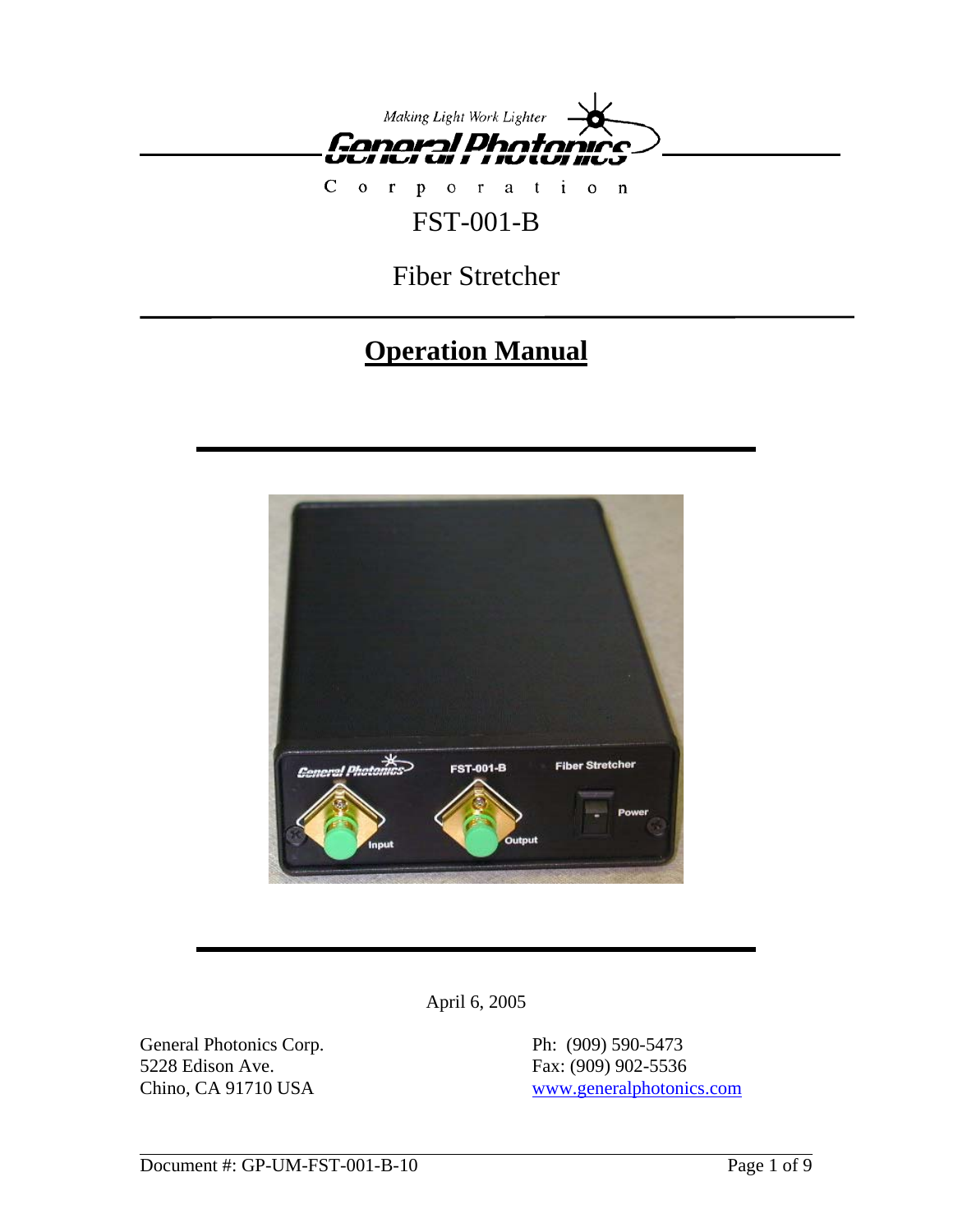## **Table of Contents:**

| Caution   |                               | 3      |
|-----------|-------------------------------|--------|
| Section 1 | Specifications                | 4      |
| Section 2 | Overview                      | 5      |
| Section 3 | <b>Operating Instructions</b> | $\tau$ |
| Section 4 | <b>Technical Support</b>      | 9      |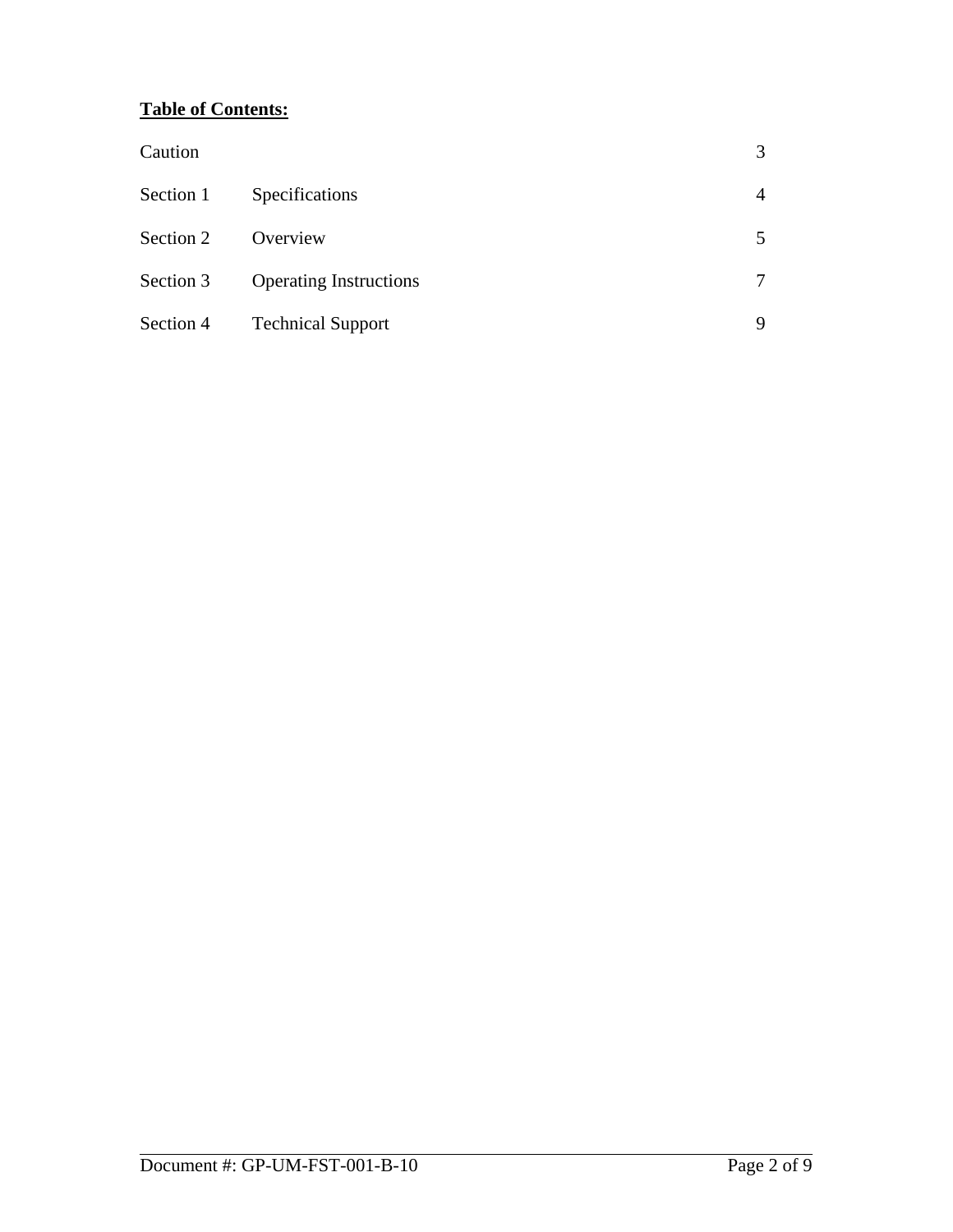#### **IMPORTANT SAFETY NOTE**

The FST-001-B PCB board inside the enclosure can produce hazardous voltages and currents. The DC voltage on the board can reach 150 V. Never open the cover of the FST-001-B or touch any part of the board or cable connectors when electric power is on.

#### **CAUTION**

The maximum peak current to each channel of the FST-001-B is 60 mA. However, the maximum current available to each channel will depend on operating conditions. Because the on board DC/DC converter output current rating is 80 mA, the sum of the currents to the four channels cannot exceed 80 mA. If each channel is operated sequentially, the current limit per channel is 60 mA. However, if all 4 channels are in operation simultaneously, the maximum continuous operation current rating for the FST-001-B is 20 mA per channel. A severely distorted output waveform indicates that the unit is being operated at a current that exceeds the current rating. If a sinusoidal waveform is used as a driving source, the user should check Section 3.2.1 in this manual to make sure that the output voltage and driving frequency are within the designed safe operation range.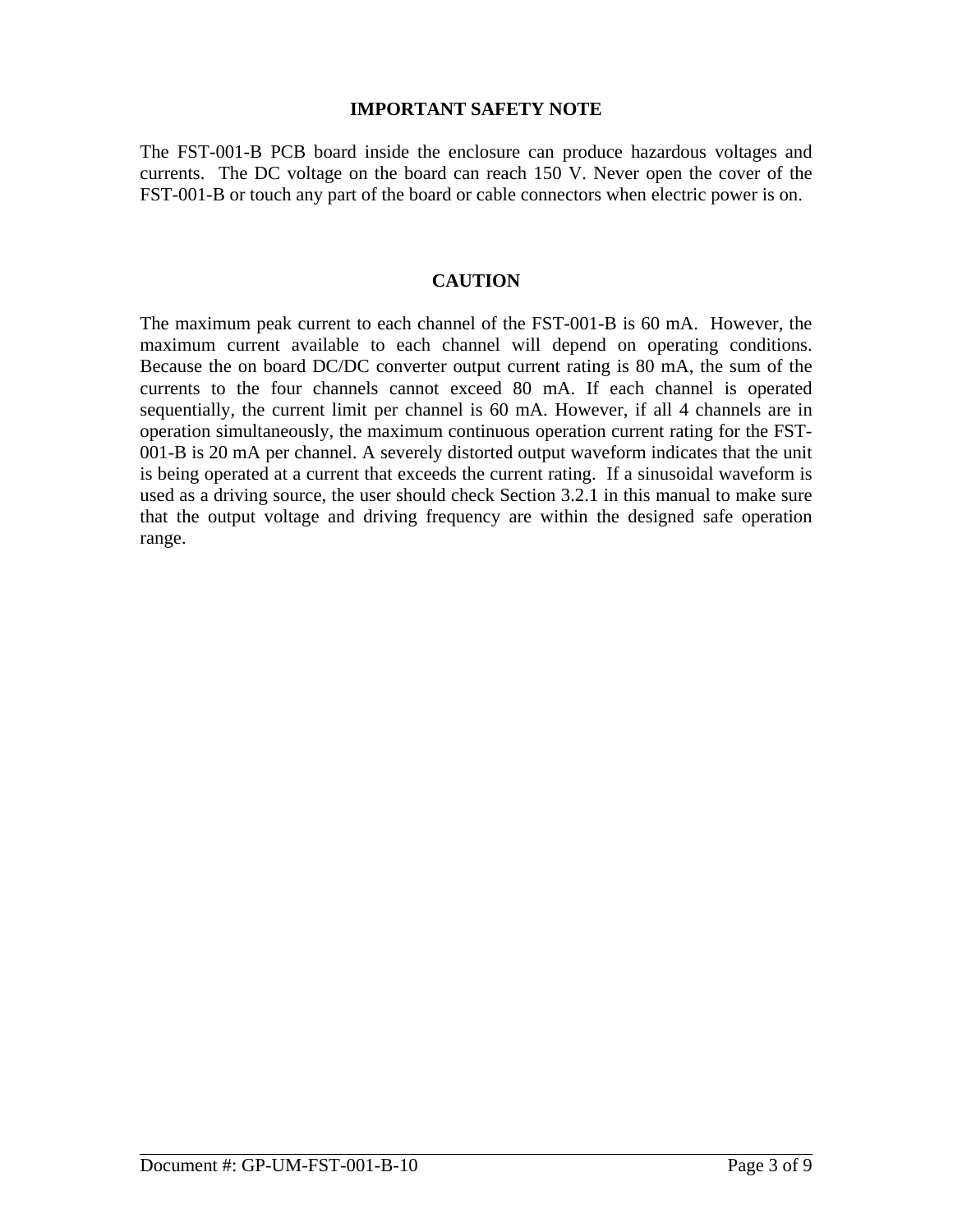## **Section 1. Specifications:**

#### *Physical Features:*

External analog input connector 10-pin AMP type with 0.1" pitch External digital input connector 20-pin AMP type with 0.1" pitch

#### *Max Ratings:*

Max. output current 20 mA/channel all channels (continuous)

Max. output voltage 140 VDC

Max Input Signal Voltage 5V

#### *Optical Characteristics:*

Operating wavelength 1550 nm standard System insertion  $loss<sup>1</sup>$  $<$ 0.2 dB PDL  $< 0.1$  dB Optical power handling >1000 mW Fiber Input/Output Connectors FC/PC, FC/APC, SC/PC, SC/APC<sup>2</sup>

#### *Electrical Characteristics:*

Input Analog Signal Voltage Range 0 to 5V Input Resistance  $\geq 20 \text{ k}\Omega$ Digital input TTL, 12-bit data, 4-bit control 140V Output Response Time < 400 µs rise/fall time 15V Output Response Time 65 µs rise/fall time Output Voltage Range 0-140V DC Output Impedance 50 ohms External Input Gain  $30 \text{ V/V} \pm 1\%$ Noise  $<$  40 mV (RMS)  $-3dB$  Bandwidth $3$ Operating Temp. 0 to 40<sup>°</sup> C Storage Temp.  $-20$  to  $60^{\circ}$  C

16 kHz

60 mA/channel single channel (continuous) 60 mA per channel (peak current limit)

#### *Required Power Supply:*

**Standard** 

+ 12V DC / 1.2A

Note<sup>.</sup>

- 1. Measured without connectors.
- 2. Per customer specification.
- 3. The bandwidth is measured at 140V output with no load. Any piezoelectric element added to the output may decrease the bandwidth. The –3 dB bandwidth is defined by the frequency at which the output peak-to-peak voltage drops from  $140 \text{ V}$  to  $100 \text{ V}$  ( $\sim 0.707$ )  $\times$  140 V).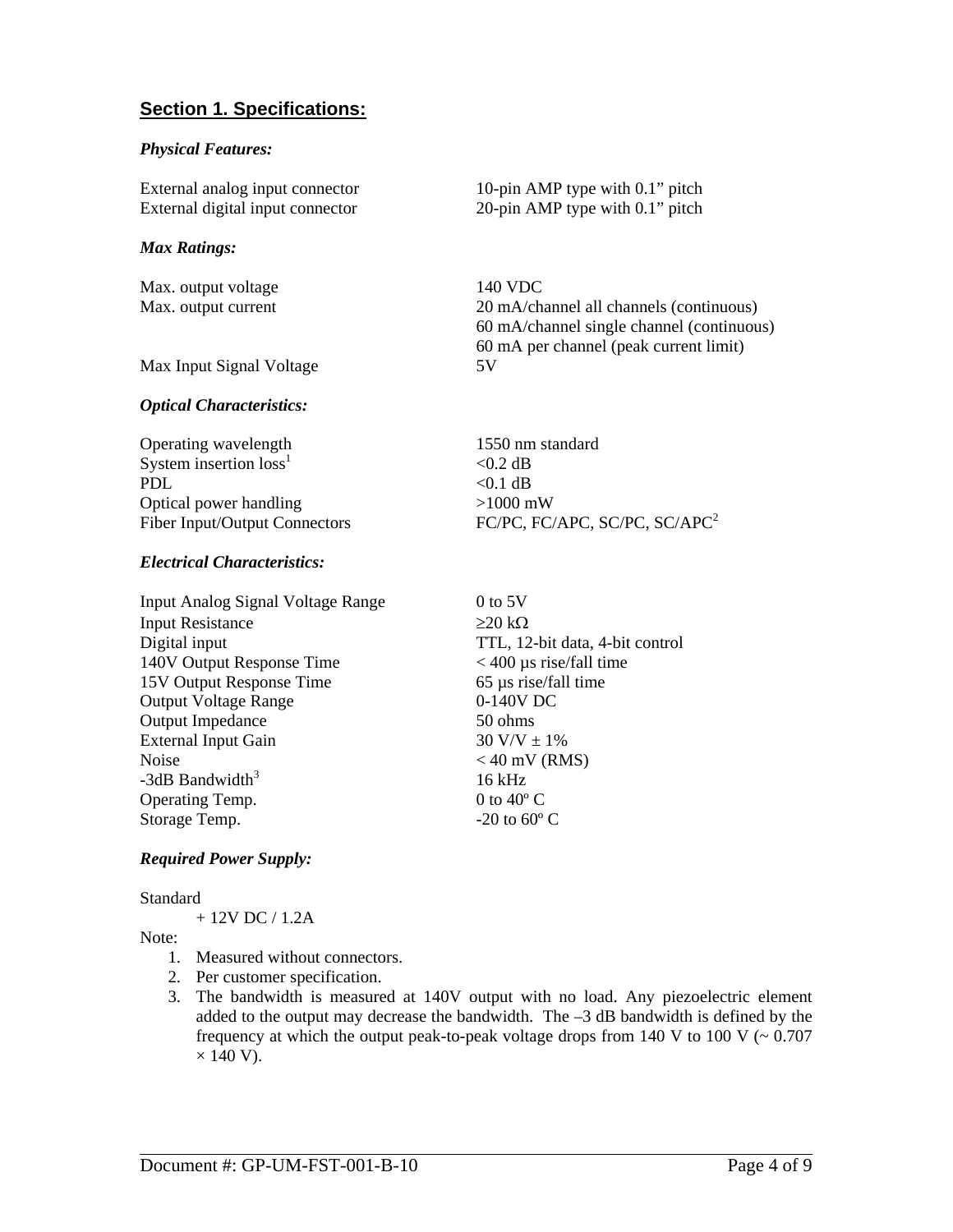## **Section 2. Overview:**

The FST-001-B is a precision multiple channel fiber stretcher with four piezoelectric actuators that can be driven individually for high resolution or collectively for large stroke. Stretching the fiber causes a change in both the length and index of refraction of the fiber, resulting in a change in optical path length. Sample applications include optical path length compensation and various sensing and interferometric applications, including medical imaging.

The FST-001-B accepts both analog and digital control signals. It has a closed loop gain of 30V/V, so analog input voltages of 0-5V are sufficient to cover the full range of the stretcher. The external analog control voltage can be supplied by any stable voltage source, including function generators, DAC output, or DC power supplies. For digital control applications, the FST-001-B can be controlled by a 16-bit parallel TTL digital signal from any logic circuit. The digital signal controls each channel individually.

The standard board of the FST-001-B operates at  $+12V$ . A 12V power adapter that plugs into a standard wall power supply is provided.

## **2.1 Interface descriptions**

Analog and digital input connectors are mounted on the rear panel of the FST-001-B, as shown in Figure 1. The analog and digital input connectors are a 10-pin and a 20-pin AMP type, respectively. All connectors on the FST-001-B have standard 0.10 inch (2.54 mm) pin separation. The pinout diagram is shown in Figure 1.



Figure 1 Analog and digital input connector configurations.

The pin assignments for analog and digital input connectors are summarized in Table 1 and Table 2, respectively. The analog input connector uses 5 independent connections, while the digital connector has 18 independent connections.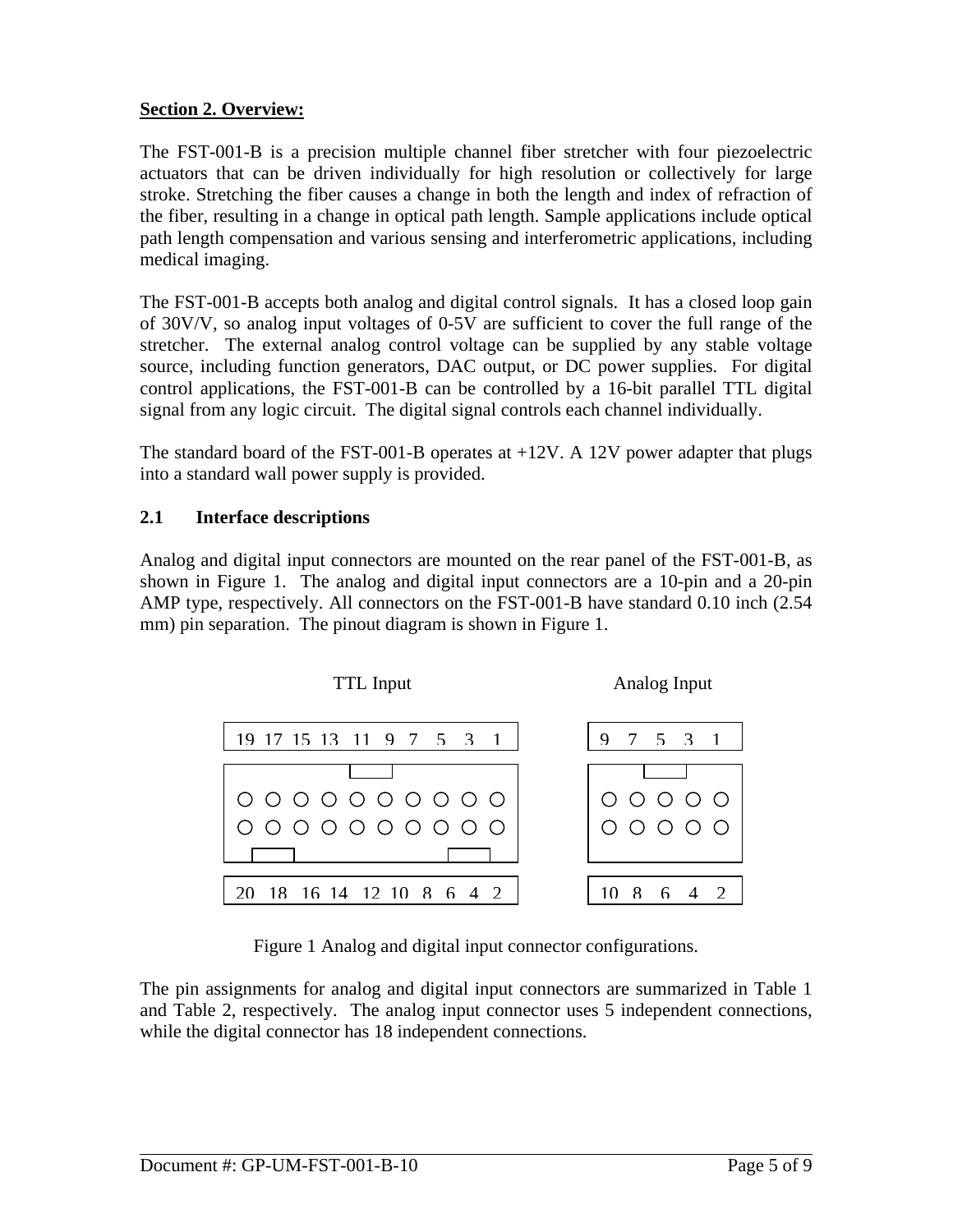| Pin number     | Assignment       | Function        |
|----------------|------------------|-----------------|
|                | VIN1             | Channel 1 input |
| $\overline{2}$ | VIN3             | Channel 3 input |
| 3              | <b>AGND</b>      | Analog ground   |
| 4              | <b>AGND</b>      | Analog ground   |
| 5              | VIN <sub>2</sub> | Channel 2 input |
| 6              | VIN4             | Channel 4 input |
|                | <b>AGND</b>      | Analog ground   |
| 8              | <b>AGND</b>      | Analog ground   |
| 9              | <b>AGND</b>      | Analog ground   |
|                | <b>AGND</b>      | Analog ground   |

Table 1: Analog input connector pin assignment list

Table 2: Pin assignment for digital input connector

| Pin            | Assignment       | Function                             |  |
|----------------|------------------|--------------------------------------|--|
| number         |                  |                                      |  |
| 1              | /WR              | Read/Write                           |  |
| $\overline{2}$ | /CS              | Chip select, negative active         |  |
| $\overline{3}$ | NC               | Not connected                        |  |
| $\overline{4}$ | A <sub>0</sub>   | Channel control bit 1                |  |
| 5              | A1               | Channel control bit 2                |  |
| 6              | D <sub>B</sub> 0 | Digital signal least significant bit |  |
|                |                  | (LSB)                                |  |
| 7              | DB1              | Digital signal bit 2                 |  |
| 8              | DB <sub>2</sub>  | Digital signal bit 3                 |  |
| 9              | DB <sub>3</sub>  | Digital signal bit 4                 |  |
| 10             | DB4              | Digital signal bit 5                 |  |
| 11             | DB5              | Digital signal bit 6                 |  |
| 12             | D <sub>B6</sub>  | Digital signal bit 7                 |  |
| 13             | DB7              | Digital signal bit 8                 |  |
| 14             | D <sub>B</sub> 8 | Digital signal bit 9                 |  |
| 15             | DB <sub>9</sub>  | Digital signal bit 10                |  |
| 16             | <b>DB10</b>      | Digital signal bit 11                |  |
| 17             | DB11             | Digital signal most significant bit  |  |
|                |                  | (MSB)                                |  |
| 18             | <b>DGND</b>      | Digital ground                       |  |
| 19             | <b>DGND</b>      | Digital ground                       |  |
| 20             | NC               | Not connected                        |  |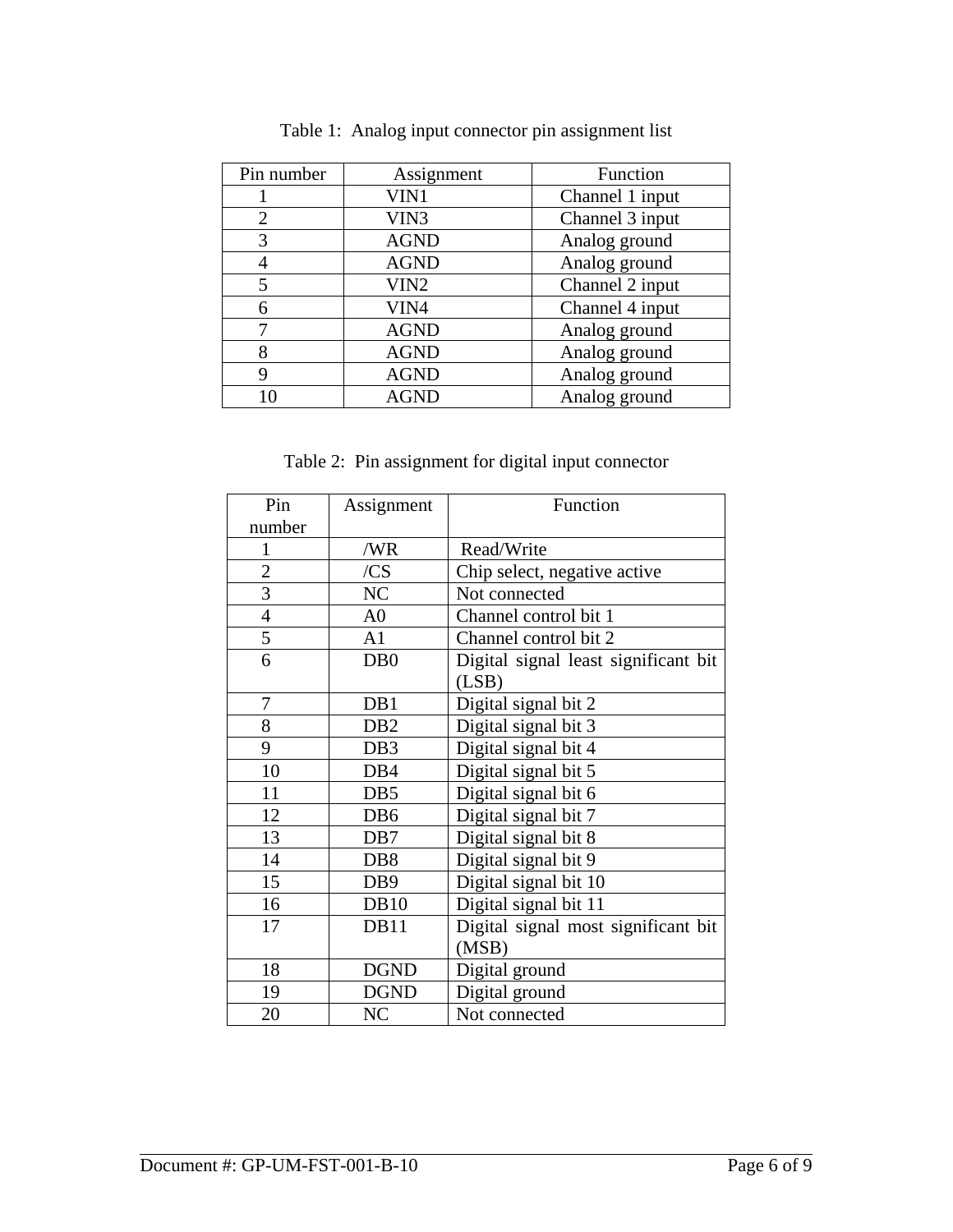## **Section 3. Operation Instructions:**

## *Important Safety Notes*

The FST-001-B PCB board inside the enclosure can produce hazardous voltages and currents. The DC voltage on the board can reach 150 V. Never open the cover of the FST-001-B or touch any part of the board or cable connectors when electric power is on.

## **3.1 Getting started**

#### *Unpacking*

The FST-001-B is shipped with a  $+12V@1.25A$  AC/DC power supply, analog and digital input cables, and user manual.

#### *Initial setup*

- 1. Plug in +12V DC power supply on the rear panel.
- 2. Connect analog or digital input cable to the appropriate analog or digital control signal source before connecting analog or digital input connectors to the FST-001-B.
- 3. Connect input and output fibers to FST-001-B. It is important to clean the fiber connectors using industry standard procedures before connecting them. In the case of a high power laser source, turn off optical power source before connector cleaning.

Note: For interferometric applications, make sure that all fibers are fixed in position and cannot move during measurement. This can be done by taping them to the optical table.

## **3.2 Operation**

The FST-001-B board can be operated under either analog or digital control modes. These two modes cannot be operated at the same time unless one of the control signal groups is set to zero.

#### 3.2.1 Analog control mode operation

To operate the FST-001-B in analog control mode, a multi-channel (at least 4 channels) DC or AC signal generator is required. Typical signal sources are function generators, DC power supplies, digital-analog-converter output lines, computer controlled analog output boards, etc. Analog signals can be applied to all channels simultaneously.

- 1. Set the analog signal source at or near zero or its lowest output level. Connect analog signal source to analog input connector on the rear panel (use 10-pin input connector cable; refer to Figure 1 for pinout diagram).
- 2. Turn on the +12V DC power supply (power switch on front panel).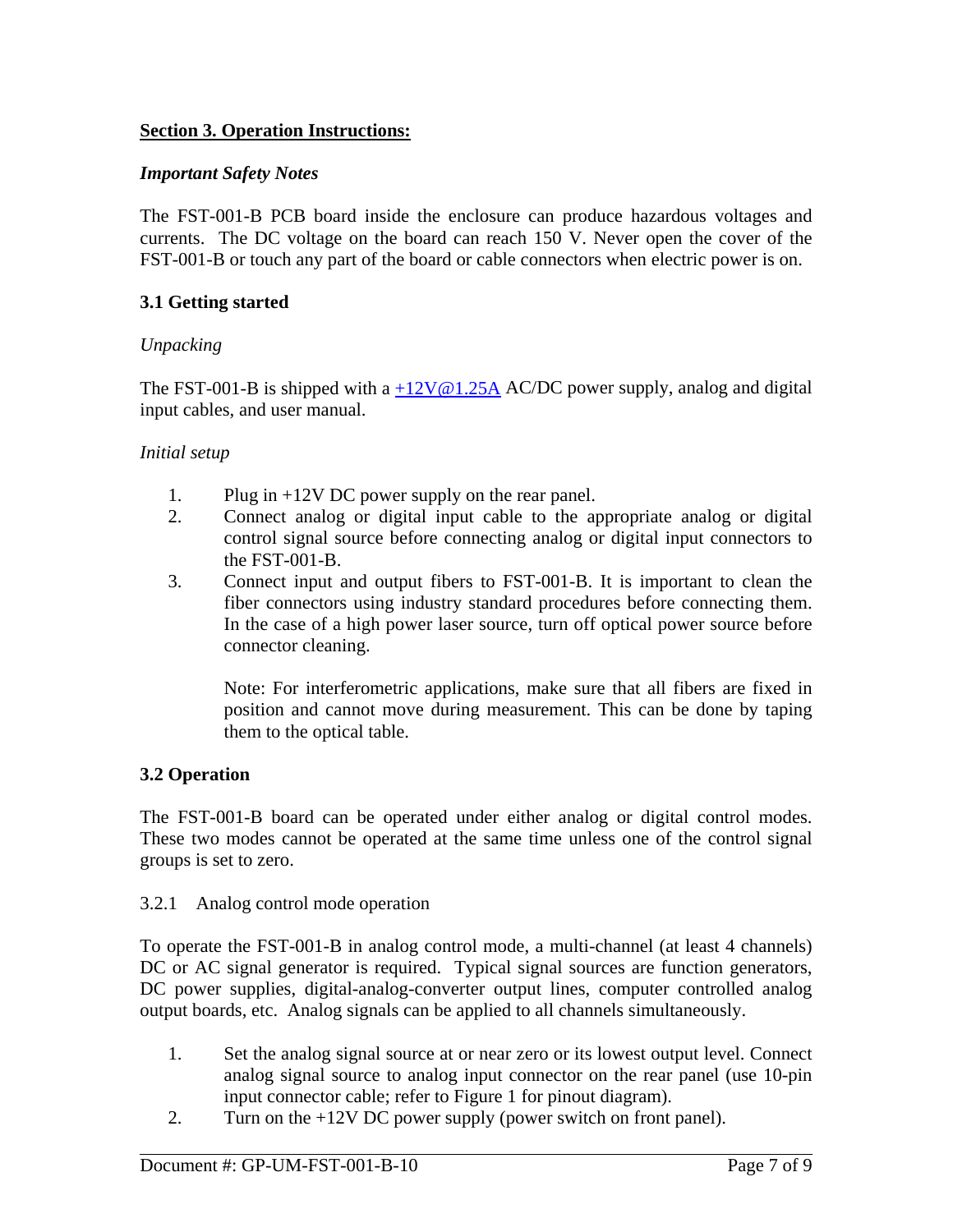- 3. Adjust voltage applied to the analog input connector to set voltage at the desired level. The input analog signals are amplified by a factor of 30. **Never apply a voltage higher than 5V to the FST-001-B. Do not apply a negative input voltage to the FST-001-B.** In general, the +12V current should be less than 1.0 A during continuous drive operation.
- 4. If a function generator is used, make sure that the applied signal frequency and amplitude do not overload the circuit. To avoid damage to the amplifier board, periodic analog inputs (such as from a function generator) should meet the following conditions:
	- a. For one channel operating alone, or for two channels (channels 1 and 3 or 2 and 4) operating simultaneously, input conditions must satisfy:  $BW = f * V < 2.5 kHz \cdot V$ . For example, if peak-to-peak input voltage  $V = 2V$ , input frequency f must  $be < 1.25$  kHz
	- b. For three or 4 channels operating simultaneously, or if channels 1 and 2 or 3 and 4 are operating simultaneously, input conditions must satisfy:  $BW = f * V < 1.25 kHz \cdot V$ . For example, if peak-to-peak input voltage  $V = 2V$ , input frequency f must  $be < 0.625$  kHz.
- 5. Turn off the power supply when not in use.
- 3.2.2 Digital control mode operation

Unlike the analog control mode, the digital control signals operate sequentially. The digital control signal is applied to one channel at a time. Of the 20 digital control signal lines, 17 are used for digital control signals, as listed in Table 2. Of the 17 control signals, 12 lines are used to load a 12-bit parallel voltage level control signal to a selected channel. The other 5 lines are used for data traffic control. Therefore, a parallel output signal source such as a digital input/output (DIO) board or computer parallel port is required to perform digital control. An initialization step is required when starting digital control mode operation.

- 1. Connect digital input connector to FST-001-B after initial setup steps.
- 2. Turn on +12V DC power supply (power switch on front panel).
- 3. Launch an application program that generates appropriate digital control signals.
- 4. An initialization step is required at the beginning of digital control. The initialization process sets the following lines:

| W/R            | change from $0-1-0-1$ |
|----------------|-----------------------|
| $DB0$ — $DB11$ | from $0-1-0$          |
| A0, A1         | from $0-1-0$          |
| CS.            | from $0-1-0-1$        |

The initialization process can be performed in parallel.

- 5. Digital control of output voltages:
	- a. Change W/R from 1 (default) to 0 (load data mode).